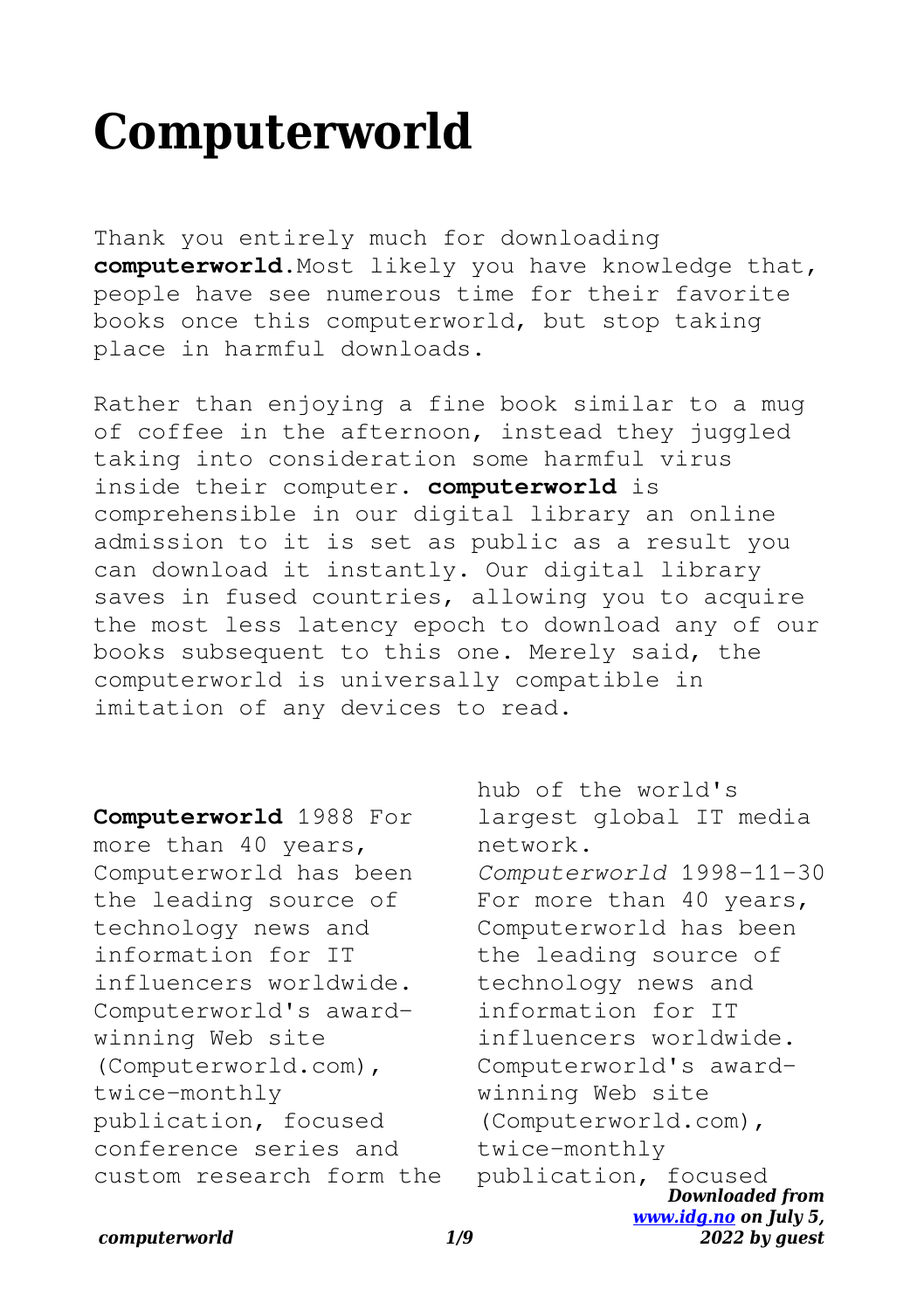conference series and custom research form the hub of the world's largest global IT media network. *Computerworld* Alfred Elton Van Vogt 1983 Computerworld 1985-09-30 For more than 40 years, Computerworld has been the leading source of technology news and information for IT influencers worldwide. Computerworld's awardwinning Web site (Computerworld.com), twice-monthly publication, focused conference series and custom research form the hub of the world's largest global IT media network. **Computerworld** 1973-08-29 For more than 40 years, Computerworld has been the leading source of technology news and information for IT influencers worldwide. Computerworld's awardwinning Web site (Computerworld.com), twice-monthly publication, focused conference series and custom research form the hub of the world's largest global IT media

network.

**Computerworld** 1999-01-25 For more than 40 years, Computerworld has been the leading source of technology news and information for IT influencers worldwide. Computerworld's awardwinning Web site (Computerworld.com), twice-monthly publication, focused conference series and custom research form the hub of the world's largest global IT media network. **Computerworld** 1983-04-11

technology newownloaded from *[www.idg.no](http://www.idg.no) on July 5,* For more than 40 years, Computerworld has been the leading source of technology news and information for IT influencers worldwide. Computerworld's awardwinning Web site (Computerworld.com), twice-monthly publication, focused conference series and custom research form the hub of the world's largest global IT media network. *Computerworld* 1983-07-11 For more than 40 years, Computerworld has been the leading source of

*2022 by guest*

*computerworld 2/9*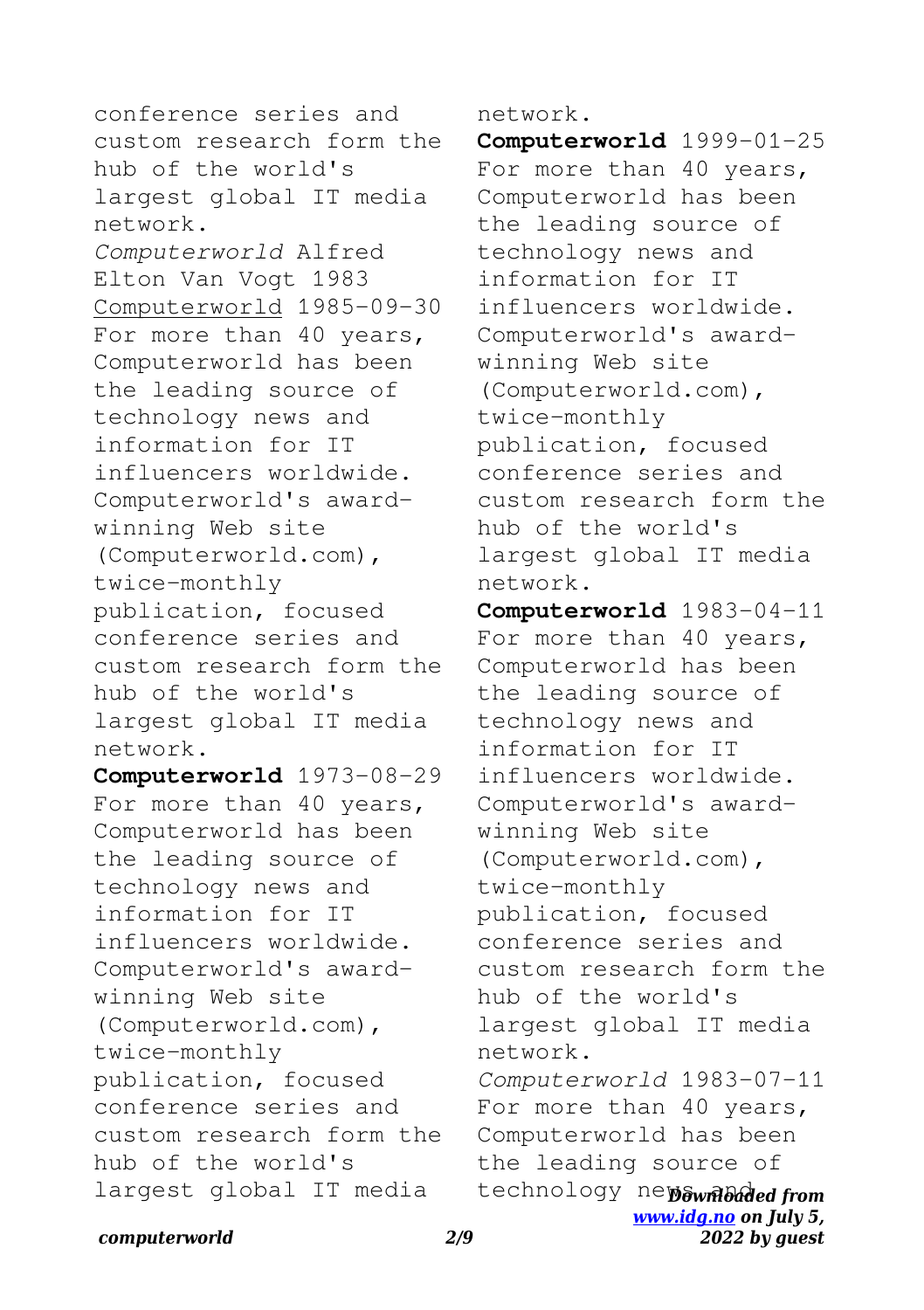information for IT influencers worldwide. Computerworld's awardwinning Web site (Computerworld.com), twice-monthly publication, focused conference series and custom research form the hub of the world's largest global IT media network. Computerworld 1996-09-09 For more than 40 years, Computerworld has been the leading source of technology news and information for IT influencers worldwide. Computerworld's awardwinning Web site (Computerworld.com), twice-monthly publication, focused conference series and custom research form the hub of the world's largest global IT media network. Computerworld 1980-05-05 For more than 40 years, Computerworld has been the leading source of technology news and information for IT influencers worldwide. Computerworld's awardwinning Web site (Computerworld.com), twice-monthly

*Downloaded from [www.idg.no](http://www.idg.no) on July 5,* publication, focused conference series and custom research form the hub of the world's largest global IT media network. **Computerworld** 1980-12 For more than 40 years, Computerworld has been the leading source of technology news and information for IT influencers worldwide. Computerworld's awardwinning Web site (Computerworld.com), twice-monthly publication, focused conference series and custom research form the hub of the world's largest global IT media network. Computerworld 1980-10-20 For more than 40 years, Computerworld has been the leading source of technology news and information for IT influencers worldwide. Computerworld's awardwinning Web site (Computerworld.com), twice-monthly publication, focused conference series and custom research form the hub of the world's largest global IT media network.

*2022 by guest*

*computerworld 3/9*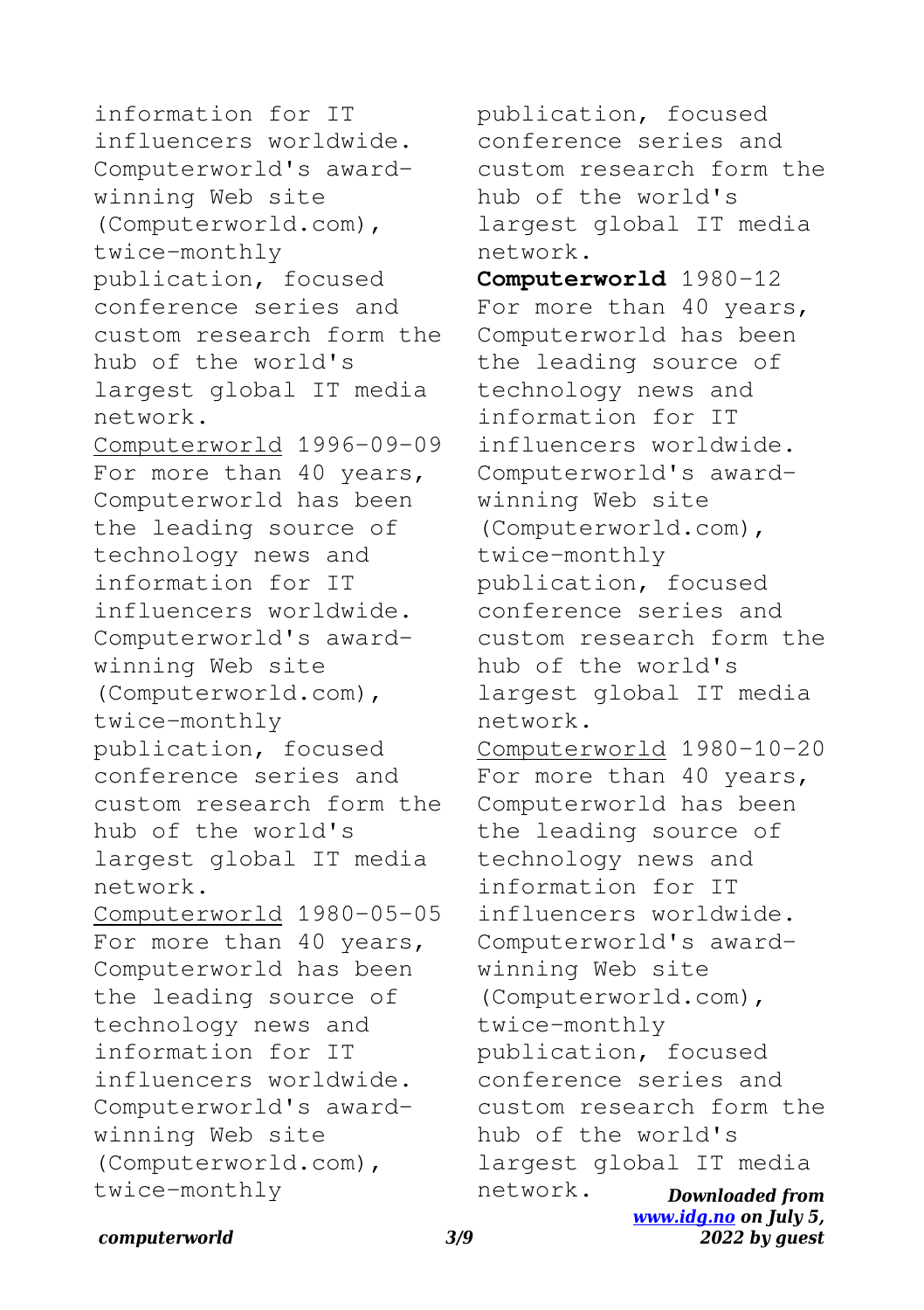*Computerworld* 1977-09-26 For more than 40 years, Computerworld has been the leading source of technology news and information for IT influencers worldwide. Computerworld's awardwinning Web site (Computerworld.com), twice-monthly publication, focused conference series and custom research form the hub of the world's largest global IT media network.

**Computerworld** 1993-11-01 For more than 40 years, Computerworld has been the leading source of technology news and information for IT influencers worldwide. Computerworld's awardwinning Web site (Computerworld.com), twice-monthly publication, focused conference series and custom research form the hub of the world's largest global IT media network. **Computerworld** 1976-12-20

For more than 40 years, Computerworld has been the leading source of technology news and information for IT

publication, *pownloaded from [www.idg.no](http://www.idg.no) on July 5,* influencers worldwide. Computerworld's awardwinning Web site (Computerworld.com), twice-monthly publication, focused conference series and custom research form the hub of the world's largest global IT media network. Computerworld 1975-09-10 For more than 40 years, Computerworld has been the leading source of technology news and information for IT influencers worldwide. Computerworld's awardwinning Web site (Computerworld.com), twice-monthly publication, focused conference series and custom research form the hub of the world's largest global IT media network. **Computerworld** 2000-04-03 For more than 40 years, Computerworld has been the leading source of technology news and information for IT influencers worldwide. Computerworld's awardwinning Web site (Computerworld.com), twice-monthly

*2022 by guest*

### *computerworld 4/9*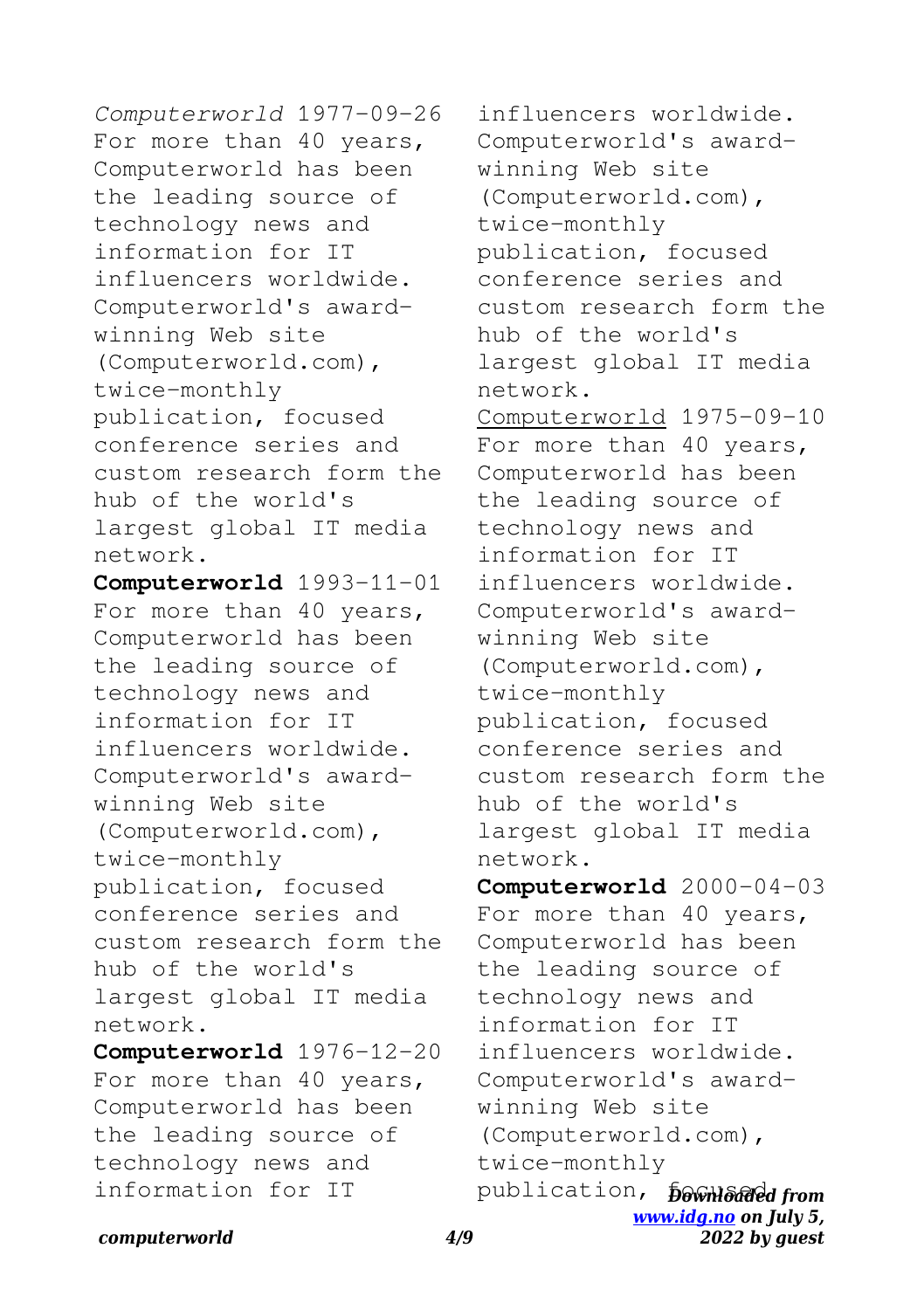conference series and custom research form the hub of the world's largest global IT media network.

**Computerworld** 2000-03-06 For more than 40 years, Computerworld has been the leading source of technology news and information for IT influencers worldwide. Computerworld's awardwinning Web site (Computerworld.com), twice-monthly publication, focused conference series and custom research form the hub of the world's largest global IT media network. *Computerworld* 1999-08-16 For more than 40 years, Computerworld has been the leading source of technology news and information for IT influencers worldwide. Computerworld's awardwinning Web site (Computerworld.com), twice-monthly publication, focused conference series and custom research form the hub of the world's largest global IT media network.

**Computerworld** 1985-10-07

For more than 40 years, Computerworld has been the leading source of technology news and information for IT influencers worldwide. Computerworld's awardwinning Web site (Computerworld.com), twice-monthly publication, focused conference series and custom research form the hub of the world's largest global IT media network.

influencers wpownloadefrom *[www.idg.no](http://www.idg.no) on July 5,* **Computerworld** 2000-05-22 For more than 40 years, Computerworld has been the leading source of technology news and information for IT influencers worldwide. Computerworld's awardwinning Web site (Computerworld.com), twice-monthly publication, focused conference series and custom research form the hub of the world's largest global IT media network. *Computerworld* 1986-01-13 For more than 40 years, Computerworld has been the leading source of technology news and information for IT

*2022 by guest*

*computerworld 5/9*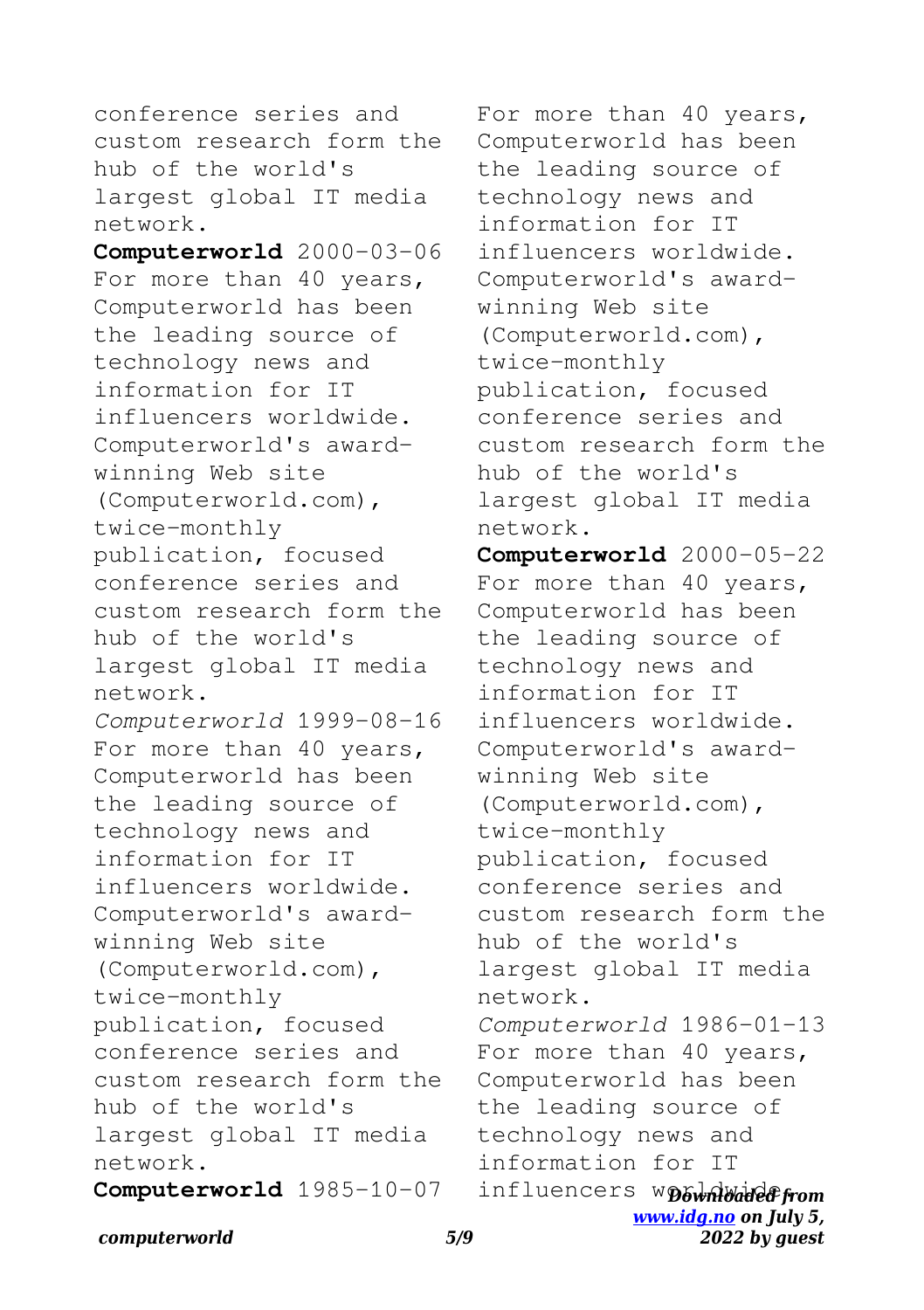Computerworld's awardwinning Web site (Computerworld.com), twice-monthly publication, focused conference series and custom research form the hub of the world's largest global IT media network. Computerworld 2001-12-10 For more than 40 years, Computerworld has been the leading source of technology news and information for IT influencers worldwide. Computerworld's awardwinning Web site (Computerworld.com), twice-monthly publication, focused conference series and custom research form the hub of the world's largest global IT media network. **Computerworld** 1985-03-25 For more than 40 years, Computerworld has been the leading source of technology news and information for IT influencers worldwide. Computerworld's award-

winning Web site (Computerworld.com), twice-monthly publication, focused conference series and custom research form the hub of the world's largest global IT media network. **Computerworld** 1984-05-21 For more than 40 years, Computerworld has been

the leading source of technology news and information for IT influencers worldwide. Computerworld's awardwinning Web site (Computerworld.com), twice-monthly publication, focused conference series and custom research form the hub of the world's largest global IT media network. Computerworld 1988-02-08 For more than 40 years, Computerworld has been the leading source of technology news and information for IT influencers worldwide. Computerworld's awardwinning Web site (Computerworld.com), twice-monthly publication, focused conference series and custom research form the hub of the world's largest global IT media network.

For more than bownloaded from *[www.idg.no](http://www.idg.no) on July 5, 2022 by guest* Computerworld 1984-12-24

## *computerworld 6/9*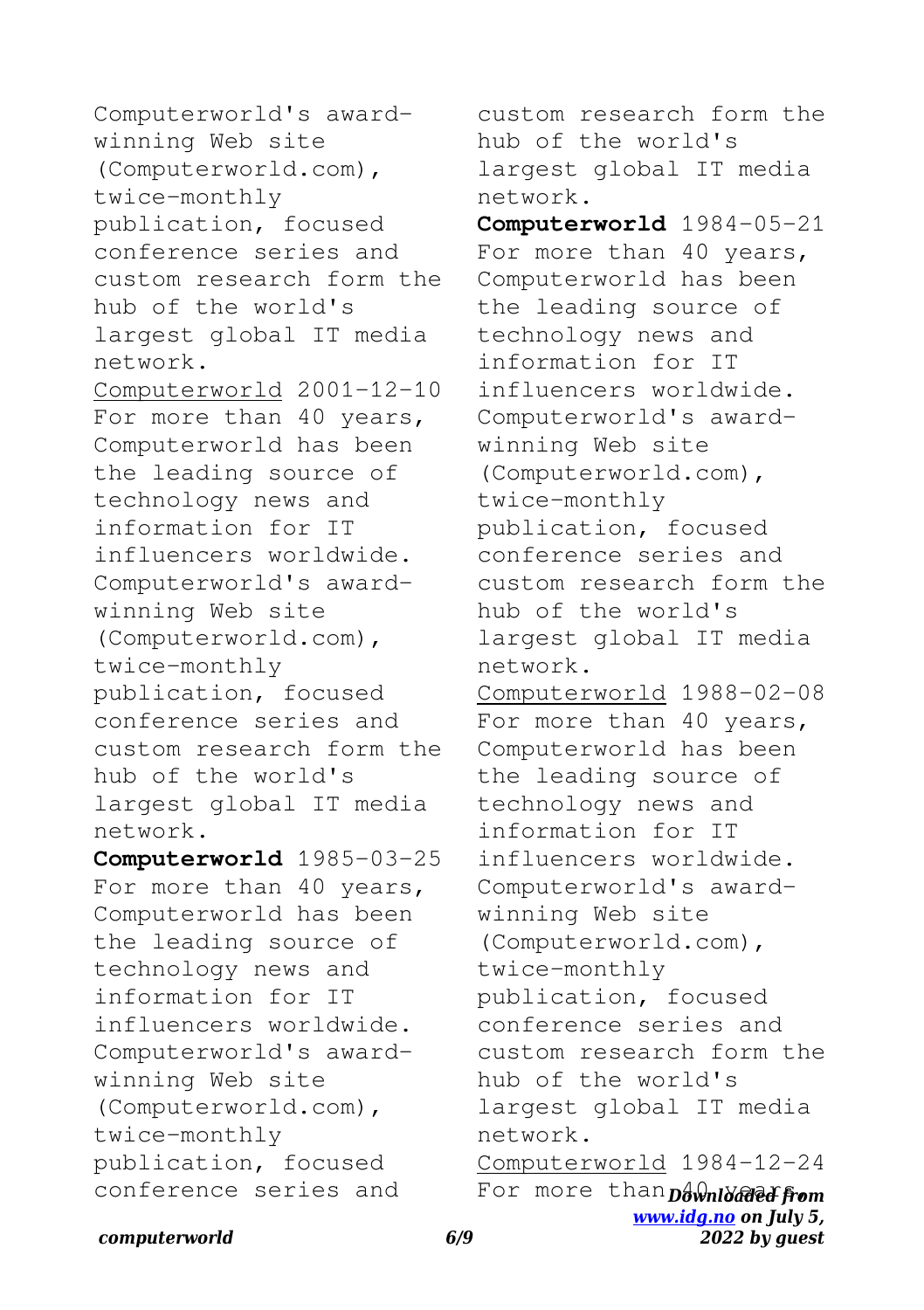Computerworld has been the leading source of technology news and information for IT influencers worldwide. Computerworld's awardwinning Web site (Computerworld.com), twice-monthly publication, focused conference series and custom research form the hub of the world's largest global IT media network.

**Computerworld** 1999-03-15 For more than 40 years, Computerworld has been the leading source of technology news and information for IT influencers worldwide. Computerworld's awardwinning Web site (Computerworld.com), twice-monthly publication, focused conference series and custom research form the hub of the world's largest global IT media network.

**Computerworld** 1982-03-15 For more than 40 years, Computerworld has been the leading source of technology news and information for IT influencers worldwide. Computerworld's awardwinning Web site (Computerworld.com), twice-monthly publication, focused conference series and custom research form the hub of the world's largest global IT media network. Computerworld 1993-06-21 For more than 40 years, Computerworld has been the leading source of technology news and information for IT influencers worldwide. Computerworld's awardwinning Web site (Computerworld.com), twice-monthly publication, focused conference series and custom research form the hub of the world's largest global IT media network. **Computerworld** 1986-10-27 For more than 40 years, Computerworld has been the leading source of

custom resear bownloaded from *[www.idg.no](http://www.idg.no) on July 5,* technology news and information for IT influencers worldwide. Computerworld's awardwinning Web site (Computerworld.com), twice-monthly publication, focused conference series and

*2022 by guest*

*computerworld 7/9*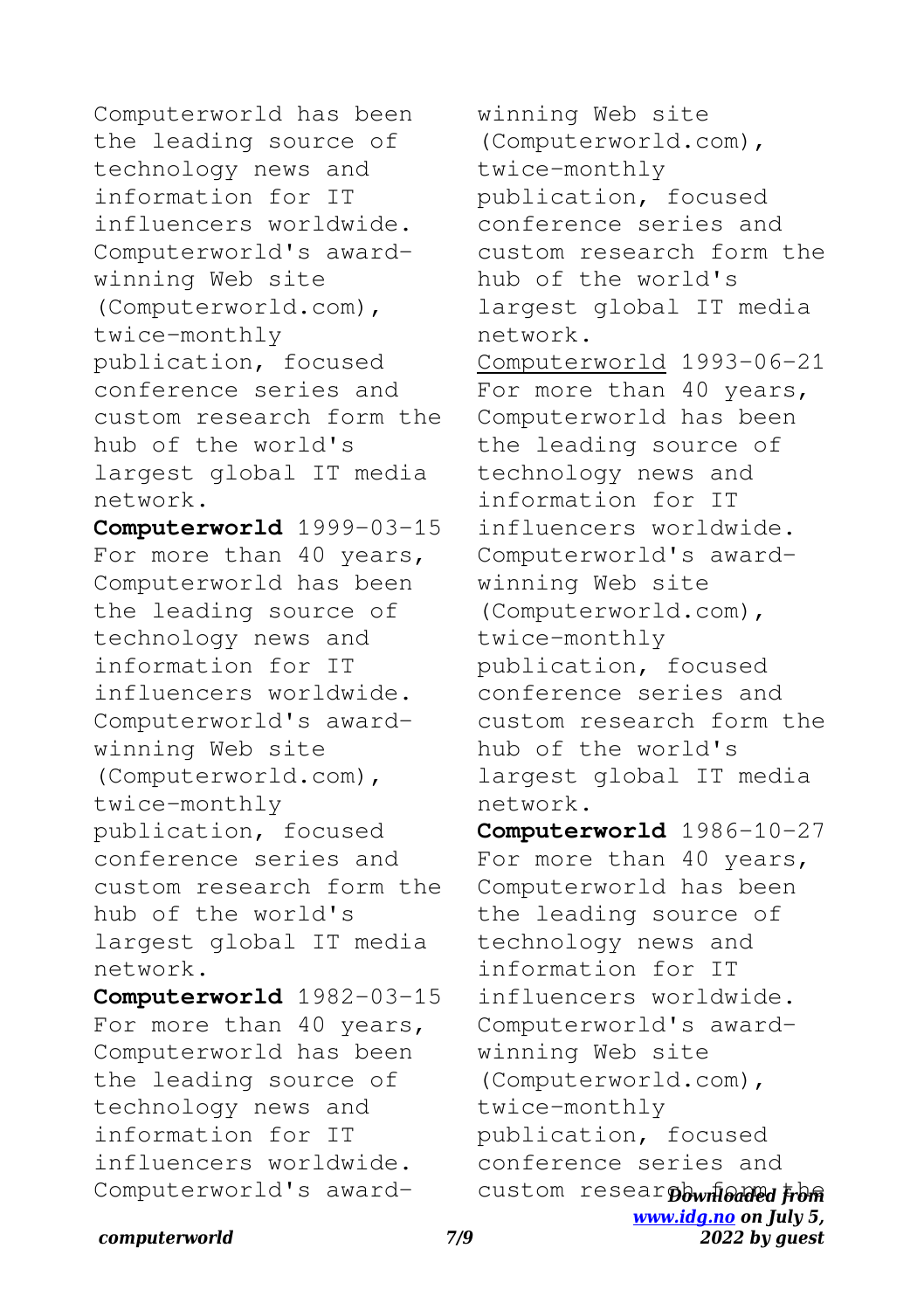hub of the world's largest global IT media network.

**Computerworld** 1987-04-20 For more than 40 years, Computerworld has been the leading source of technology news and information for IT influencers worldwide. Computerworld's awardwinning Web site (Computerworld.com), twice-monthly publication, focused conference series and custom research form the hub of the world's largest global IT media network.

**Computerworld** 1993-08-23 For more than 40 years, Computerworld has been the leading source of technology news and information for IT influencers worldwide. Computerworld's awardwinning Web site (Computerworld.com), twice-monthly publication, focused conference series and custom research form the hub of the world's largest global IT media network. Computerworld 1985-04-22 For more than 40 years, Computerworld has been

the leading source of technology news and information for IT influencers worldwide. Computerworld's awardwinning Web site (Computerworld.com), twice-monthly publication, focused conference series and custom research form the hub of the world's largest global IT media network.

**Computerworld** 1984-11 For more than 40 years, Computerworld has been the leading source of technology news and information for IT influencers worldwide. Computerworld's awardwinning Web site (Computerworld.com), twice-monthly publication, focused conference series and custom research form the hub of the world's largest global IT media network.

winning Web sptwnloaded from *[www.idg.no](http://www.idg.no) on July 5,* **Computerworld** 1982-06-07 For more than 40 years, Computerworld has been the leading source of technology news and information for IT influencers worldwide. Computerworld's award-

*2022 by guest*

#### *computerworld 8/9*